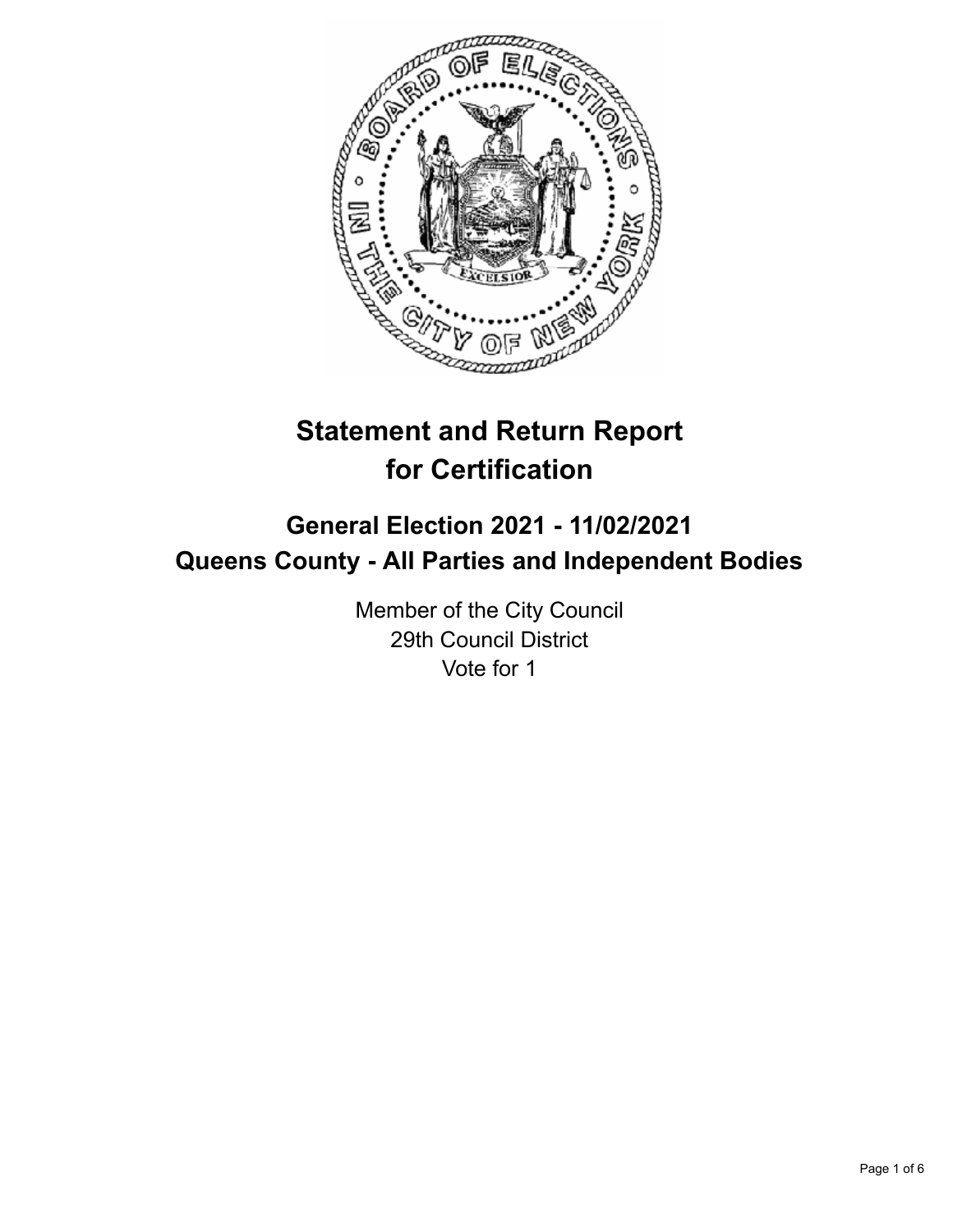

### **Assembly District 24**

| PUBLIC COUNTER                                           | 460 |
|----------------------------------------------------------|-----|
| <b>MANUALLY COUNTED EMERGENCY</b>                        | 0   |
| <b>ABSENTEE / MILITARY</b>                               | 65  |
| AFFIDAVIT                                                | 2   |
| <b>Total Ballots</b>                                     | 527 |
| Less - Inapplicable Federal/Special Presidential Ballots | 0   |
| <b>Total Applicable Ballots</b>                          | 527 |
| LYNN C. SCHULMAN (DEMOCRATIC)                            | 328 |
| MICHAEL CONIGLIARO (REPUBLICAN/SAVE OUR CITY)            | 130 |
| MICHAEL CONIGLIARO (CONSERVATIVE)                        | 22  |
| FELICIA SINGH (WRITE-IN)                                 |     |
| UNATTRIBUTABLE WRITE-IN (WRITE-IN)                       |     |
| <b>Total Votes</b>                                       | 482 |
| Unrecorded                                               | 45  |

## **Assembly District 27**

| PUBLIC COUNTER                                           | 4,926 |
|----------------------------------------------------------|-------|
| <b>MANUALLY COUNTED EMERGENCY</b>                        | 0     |
| <b>ABSENTEE / MILITARY</b>                               | 539   |
| <b>AFFIDAVIT</b>                                         | 27    |
| <b>Total Ballots</b>                                     | 5,492 |
| Less - Inapplicable Federal/Special Presidential Ballots | 0     |
| <b>Total Applicable Ballots</b>                          | 5,492 |
| LYNN C. SCHULMAN (DEMOCRATIC)                            | 3,229 |
| MICHAEL CONIGLIARO (REPUBLICAN/SAVE OUR CITY)            | 1,801 |
| MICHAEL CONIGLIARO (CONSERVATIVE)                        | 191   |
| ALEDA GAGARIN (WRITE-IN)                                 | 2     |
| CHERYL GOODE (WRITE-IN)                                  | 1     |
| DARA LEBWOHZ (WRITE-IN)                                  | 1     |
| DAVID ARONOV (WRITE-IN)                                  | 1     |
| JESSICA CAMPBELL (WRITE-IN)                              | 1     |
| RAY RODNITE (WRITE-IN)                                   | 1     |
| ROY ROSENTHAL (WRITE-IN)                                 | 1     |
| SANDRA LENG (WRITE-IN)                                   | 1     |
| UNATTRIBUTABLE WRITE-IN (WRITE-IN)                       | 3     |
| UNCOUNTED WRITE-IN PER STATUTE (WRITE-IN)                | 1     |
| <b>Total Votes</b>                                       | 5,234 |
| Unrecorded                                               | 258   |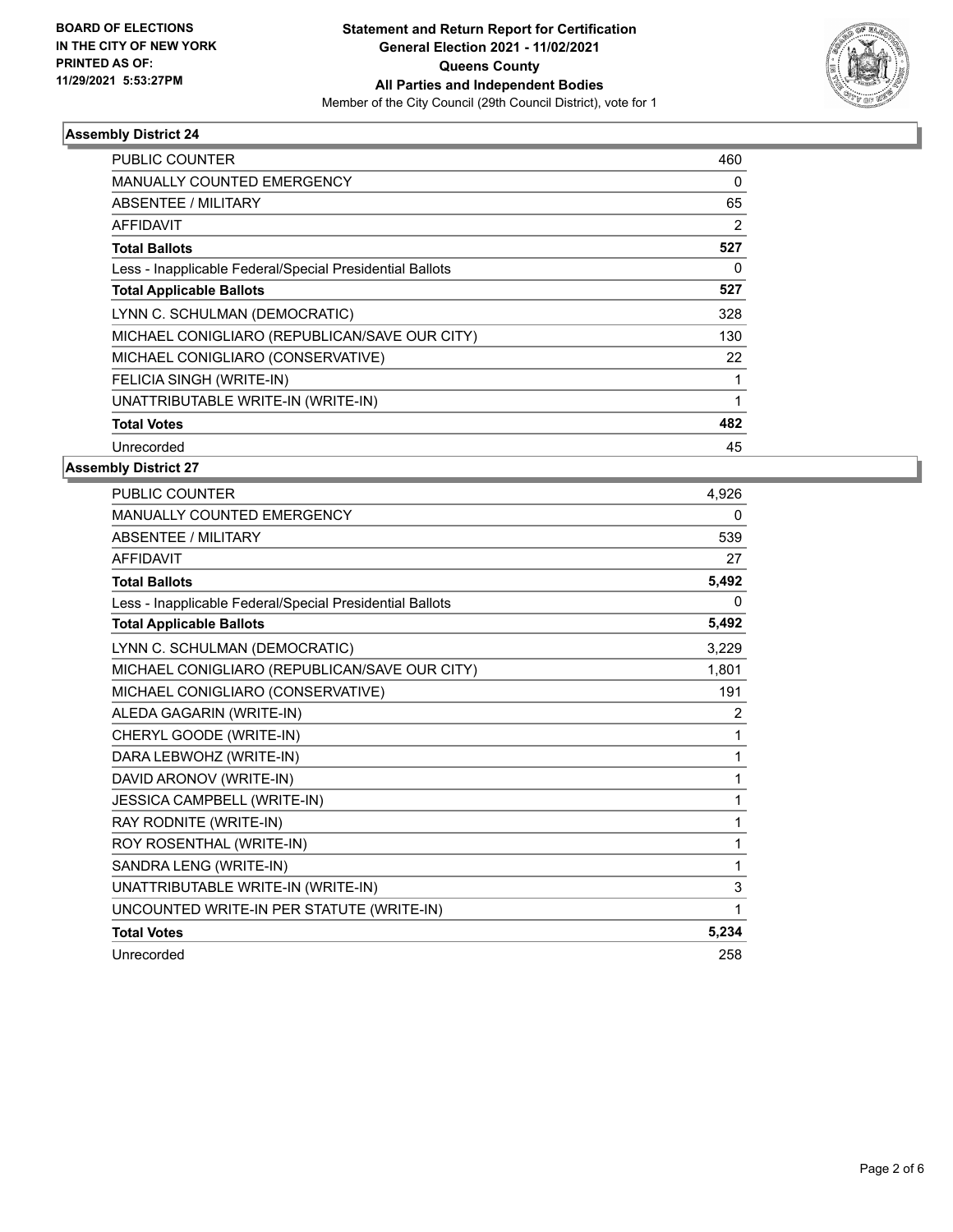

### **Assembly District 28**

| PUBLIC COUNTER                                           | 14,421 |
|----------------------------------------------------------|--------|
| <b>MANUALLY COUNTED EMERGENCY</b>                        | 0      |
| <b>ABSENTEE / MILITARY</b>                               | 1,790  |
| <b>AFFIDAVIT</b>                                         | 89     |
| <b>Total Ballots</b>                                     | 16,300 |
| Less - Inapplicable Federal/Special Presidential Ballots | 0      |
| <b>Total Applicable Ballots</b>                          | 16,300 |
| LYNN C. SCHULMAN (DEMOCRATIC)                            | 9,562  |
| MICHAEL CONIGLIARO (REPUBLICAN/SAVE OUR CITY)            | 5,487  |
| MICHAEL CONIGLIARO (CONSERVATIVE)                        | 586    |
| ADEDA GAGARI (WRITE-IN)                                  | 1      |
| ALEDA GAGARIN (WRITE-IN)                                 | 7      |
| AVI CYPERSTEIN (WRITE-IN)                                | 1      |
| CURTIS A. SLIWA (WRITE-IN)                               | 1      |
| DANIEL MORSE (WRITE-IN)                                  | 1      |
| DAVID ARONOV (WRITE-IN)                                  | 1      |
| DAVID CASAVAIS (WRITE-IN)                                | 1      |
| DONALD DUCK (WRITE-IN)                                   | 1      |
| DOUGLAS SHAPIRO (WRITE-IN)                               | 2      |
| EDWIN DEJESUS (WRITE-IN)                                 | 1      |
| ELISEO LABAYEN (WRITE-IN)                                | 1      |
| GLENN A MARTIN (WRITE-IN)                                | 1      |
| HESHY TISCHLER (WRITE-IN)                                | 1      |
| HORATIO MITIEA (WRITE-IN)                                | 1      |
| JAMES E LEDERER-MICHALS (WRITE-IN)                       | 1      |
| MINNIE MOUSE (WRITE-IN)                                  | 1      |
| ROY REECE (WRITE-IN)                                     | 2      |
| SANDRA UNG (WRITE-IN)                                    | 1      |
| SANDY JOHNSTON (WRITE-IN)                                | 1      |
| SHARON LEVY (WRITE-IN)                                   | 3      |
| TED GRANT (WRITE-IN)                                     | 1      |
| UNATTRIBUTABLE WRITE-IN (WRITE-IN)                       | 5      |
| VERNON BALANZA (WRITE-IN)                                | 1      |
| WALTER WEIS (WRITE-IN)                                   | 1      |
| WILLIAM M. ERLBAUM (WRITE-IN)                            | 1      |
| <b>Total Votes</b>                                       | 15,674 |
| Unrecorded                                               | 626    |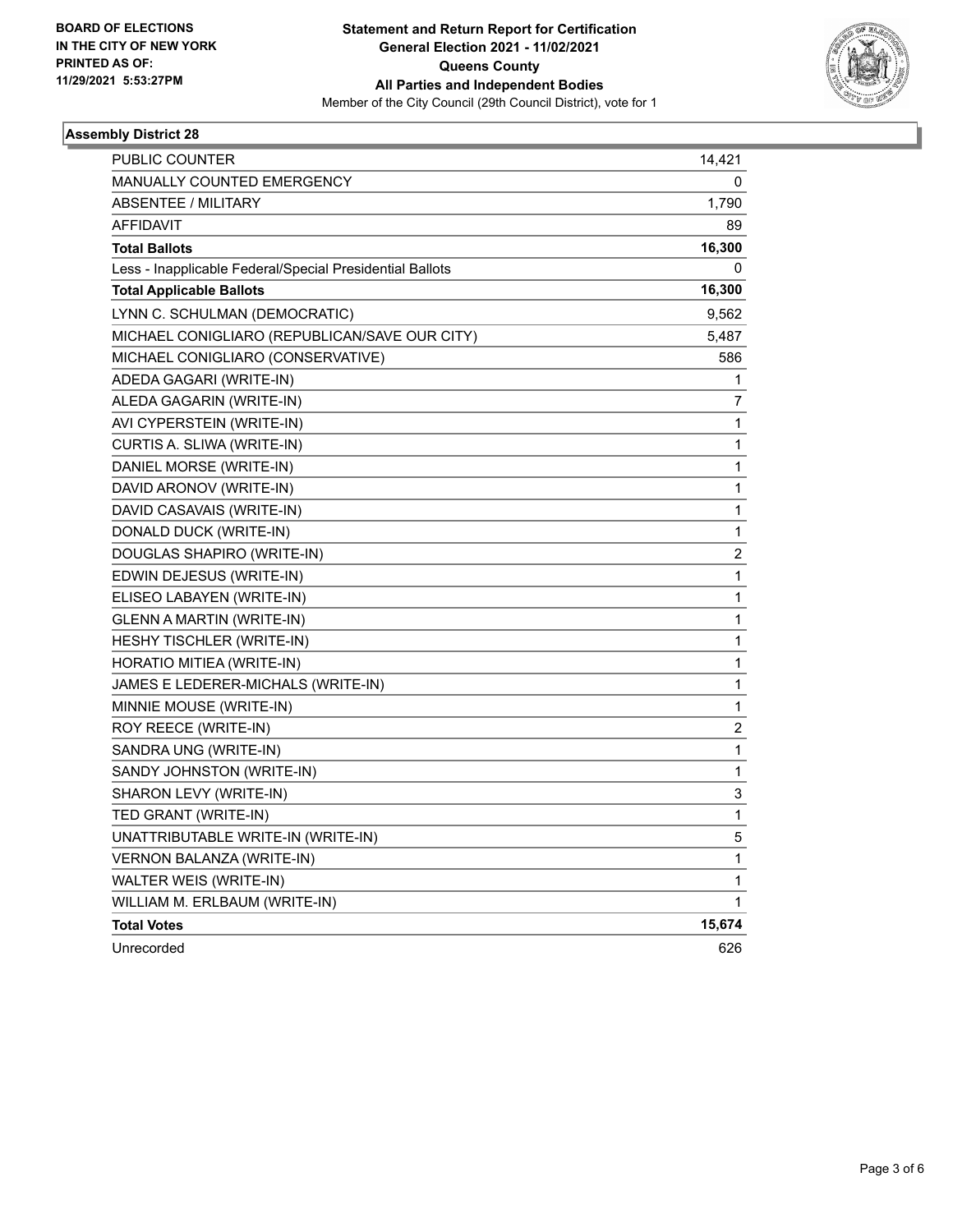

### **Assembly District 30**

| PUBLIC COUNTER                                           | 503 |
|----------------------------------------------------------|-----|
| <b>MANUALLY COUNTED EMERGENCY</b>                        | 0   |
| ABSENTEE / MILITARY                                      | 77  |
| <b>AFFIDAVIT</b>                                         | 5   |
| <b>Total Ballots</b>                                     | 585 |
| Less - Inapplicable Federal/Special Presidential Ballots | 0   |
| <b>Total Applicable Ballots</b>                          | 585 |
| LYNN C. SCHULMAN (DEMOCRATIC)                            | 260 |
| MICHAEL CONIGLIARO (REPUBLICAN/SAVE OUR CITY)            | 252 |
| MICHAEL CONIGLIARO (CONSERVATIVE)                        | 37  |
| ROBERT HOLDEN (WRITE-IN)                                 |     |
| <b>Total Votes</b>                                       | 550 |
| Unrecorded                                               | 35  |

#### **Assembly District 35**

| <b>PUBLIC COUNTER</b>                                    | 964   |
|----------------------------------------------------------|-------|
| <b>MANUALLY COUNTED EMERGENCY</b>                        | 0     |
| ABSENTEE / MILITARY                                      | 68    |
| AFFIDAVIT                                                | 9     |
| <b>Total Ballots</b>                                     | 1,041 |
| Less - Inapplicable Federal/Special Presidential Ballots | 0     |
| <b>Total Applicable Ballots</b>                          | 1,041 |
| LYNN C. SCHULMAN (DEMOCRATIC)                            | 560   |
| MICHAEL CONIGLIARO (REPUBLICAN/SAVE OUR CITY)            | 388   |
| MICHAEL CONIGLIARO (CONSERVATIVE)                        | 33    |
| DAVID ARONOV (WRITE-IN)                                  |       |
| MICHAEL BLOOMBERG (WRITE-IN)                             | 1     |
| UNATTRIBUTABLE WRITE-IN (WRITE-IN)                       | 2     |
| <b>Total Votes</b>                                       | 985   |
| Unrecorded                                               | 56    |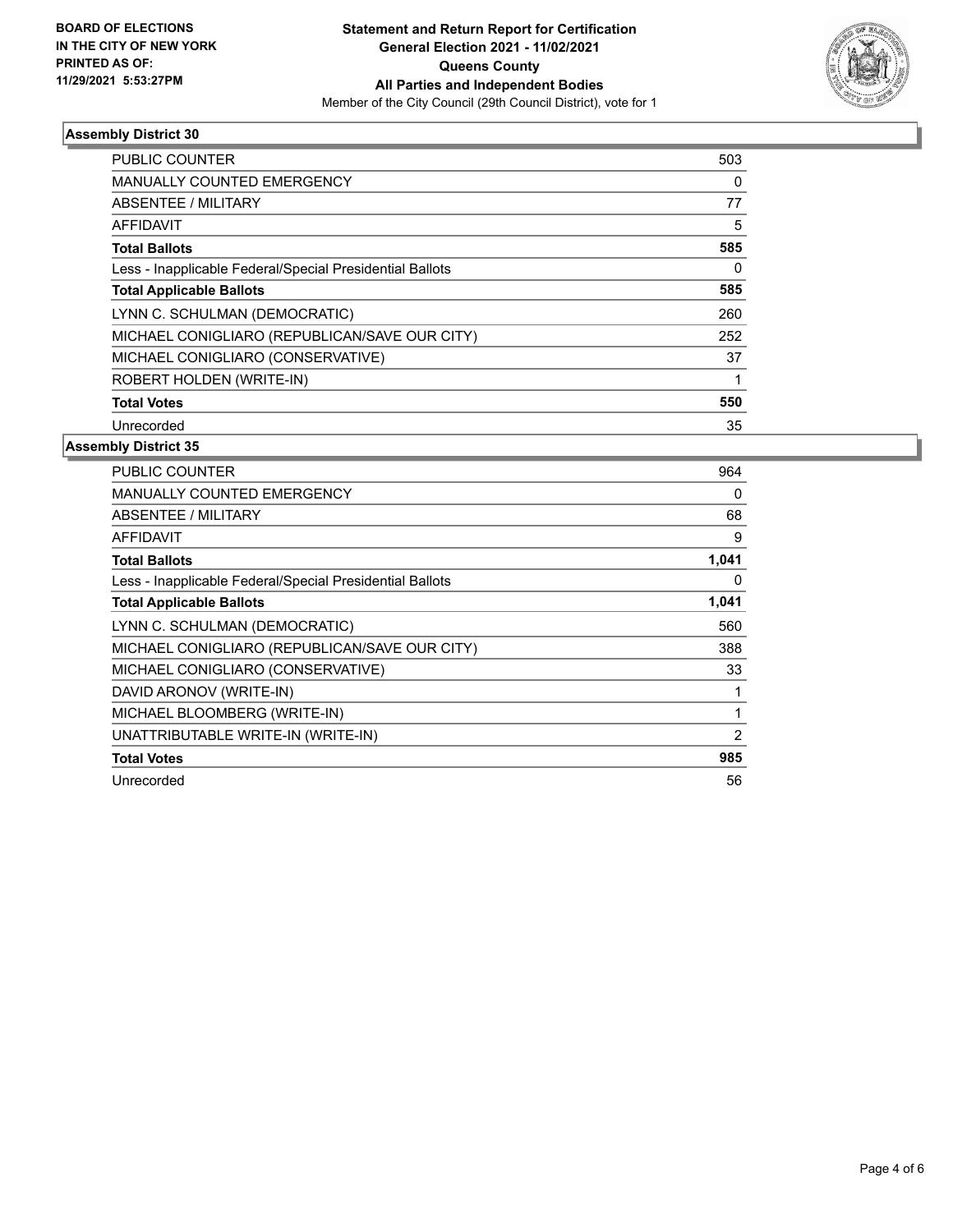

### **Total for Member of the City Council (29th Council District) - Queens County**

| MANUALLY COUNTED EMERGENCY<br>0<br><b>ABSENTEE / MILITARY</b><br>2,539<br><b>AFFIDAVIT</b><br>132<br>23,945<br><b>Total Ballots</b><br>0<br>Less - Inapplicable Federal/Special Presidential Ballots<br><b>Total Applicable Ballots</b><br>23,945<br>LYNN C. SCHULMAN (DEMOCRATIC)<br>13,939<br>MICHAEL CONIGLIARO (REPUBLICAN/SAVE OUR CITY)<br>8,058<br>MICHAEL CONIGLIARO (CONSERVATIVE)<br>869<br>ADEDA GAGARI (WRITE-IN)<br>1<br>ALEDA GAGARIN (WRITE-IN)<br>9<br>AVI CYPERSTEIN (WRITE-IN)<br>1<br>CHERYL GOODE (WRITE-IN)<br>1<br>CURTIS A. SLIWA (WRITE-IN)<br>1<br>DANIEL MORSE (WRITE-IN)<br>1<br>DARA LEBWOHZ (WRITE-IN)<br>1<br>DAVID ARONOV (WRITE-IN)<br>3<br>DAVID CASAVAIS (WRITE-IN)<br>1<br>DONALD DUCK (WRITE-IN)<br>1<br>DOUGLAS SHAPIRO (WRITE-IN)<br>2<br>EDWIN DEJESUS (WRITE-IN)<br>1<br>1<br>ELISEO LABAYEN (WRITE-IN)<br>FELICIA SINGH (WRITE-IN)<br>1<br><b>GLENN A MARTIN (WRITE-IN)</b><br>1<br>1<br>HESHY TISCHLER (WRITE-IN)<br>HORATIO MITIEA (WRITE-IN)<br>1 |
|-----------------------------------------------------------------------------------------------------------------------------------------------------------------------------------------------------------------------------------------------------------------------------------------------------------------------------------------------------------------------------------------------------------------------------------------------------------------------------------------------------------------------------------------------------------------------------------------------------------------------------------------------------------------------------------------------------------------------------------------------------------------------------------------------------------------------------------------------------------------------------------------------------------------------------------------------------------------------------------------------|
|                                                                                                                                                                                                                                                                                                                                                                                                                                                                                                                                                                                                                                                                                                                                                                                                                                                                                                                                                                                               |
|                                                                                                                                                                                                                                                                                                                                                                                                                                                                                                                                                                                                                                                                                                                                                                                                                                                                                                                                                                                               |
|                                                                                                                                                                                                                                                                                                                                                                                                                                                                                                                                                                                                                                                                                                                                                                                                                                                                                                                                                                                               |
|                                                                                                                                                                                                                                                                                                                                                                                                                                                                                                                                                                                                                                                                                                                                                                                                                                                                                                                                                                                               |
|                                                                                                                                                                                                                                                                                                                                                                                                                                                                                                                                                                                                                                                                                                                                                                                                                                                                                                                                                                                               |
|                                                                                                                                                                                                                                                                                                                                                                                                                                                                                                                                                                                                                                                                                                                                                                                                                                                                                                                                                                                               |
|                                                                                                                                                                                                                                                                                                                                                                                                                                                                                                                                                                                                                                                                                                                                                                                                                                                                                                                                                                                               |
|                                                                                                                                                                                                                                                                                                                                                                                                                                                                                                                                                                                                                                                                                                                                                                                                                                                                                                                                                                                               |
|                                                                                                                                                                                                                                                                                                                                                                                                                                                                                                                                                                                                                                                                                                                                                                                                                                                                                                                                                                                               |
|                                                                                                                                                                                                                                                                                                                                                                                                                                                                                                                                                                                                                                                                                                                                                                                                                                                                                                                                                                                               |
|                                                                                                                                                                                                                                                                                                                                                                                                                                                                                                                                                                                                                                                                                                                                                                                                                                                                                                                                                                                               |
|                                                                                                                                                                                                                                                                                                                                                                                                                                                                                                                                                                                                                                                                                                                                                                                                                                                                                                                                                                                               |
|                                                                                                                                                                                                                                                                                                                                                                                                                                                                                                                                                                                                                                                                                                                                                                                                                                                                                                                                                                                               |
|                                                                                                                                                                                                                                                                                                                                                                                                                                                                                                                                                                                                                                                                                                                                                                                                                                                                                                                                                                                               |
|                                                                                                                                                                                                                                                                                                                                                                                                                                                                                                                                                                                                                                                                                                                                                                                                                                                                                                                                                                                               |
|                                                                                                                                                                                                                                                                                                                                                                                                                                                                                                                                                                                                                                                                                                                                                                                                                                                                                                                                                                                               |
|                                                                                                                                                                                                                                                                                                                                                                                                                                                                                                                                                                                                                                                                                                                                                                                                                                                                                                                                                                                               |
|                                                                                                                                                                                                                                                                                                                                                                                                                                                                                                                                                                                                                                                                                                                                                                                                                                                                                                                                                                                               |
|                                                                                                                                                                                                                                                                                                                                                                                                                                                                                                                                                                                                                                                                                                                                                                                                                                                                                                                                                                                               |
|                                                                                                                                                                                                                                                                                                                                                                                                                                                                                                                                                                                                                                                                                                                                                                                                                                                                                                                                                                                               |
|                                                                                                                                                                                                                                                                                                                                                                                                                                                                                                                                                                                                                                                                                                                                                                                                                                                                                                                                                                                               |
|                                                                                                                                                                                                                                                                                                                                                                                                                                                                                                                                                                                                                                                                                                                                                                                                                                                                                                                                                                                               |
|                                                                                                                                                                                                                                                                                                                                                                                                                                                                                                                                                                                                                                                                                                                                                                                                                                                                                                                                                                                               |
|                                                                                                                                                                                                                                                                                                                                                                                                                                                                                                                                                                                                                                                                                                                                                                                                                                                                                                                                                                                               |
|                                                                                                                                                                                                                                                                                                                                                                                                                                                                                                                                                                                                                                                                                                                                                                                                                                                                                                                                                                                               |
|                                                                                                                                                                                                                                                                                                                                                                                                                                                                                                                                                                                                                                                                                                                                                                                                                                                                                                                                                                                               |
| JAMES E LEDERER-MICHALS (WRITE-IN)<br>1                                                                                                                                                                                                                                                                                                                                                                                                                                                                                                                                                                                                                                                                                                                                                                                                                                                                                                                                                       |
| JESSICA CAMPBELL (WRITE-IN)<br>1                                                                                                                                                                                                                                                                                                                                                                                                                                                                                                                                                                                                                                                                                                                                                                                                                                                                                                                                                              |
| MICHAEL BLOOMBERG (WRITE-IN)<br>1                                                                                                                                                                                                                                                                                                                                                                                                                                                                                                                                                                                                                                                                                                                                                                                                                                                                                                                                                             |
| MINNIE MOUSE (WRITE-IN)<br>1                                                                                                                                                                                                                                                                                                                                                                                                                                                                                                                                                                                                                                                                                                                                                                                                                                                                                                                                                                  |
| RAY RODNITE (WRITE-IN)<br>$\mathbf{1}$                                                                                                                                                                                                                                                                                                                                                                                                                                                                                                                                                                                                                                                                                                                                                                                                                                                                                                                                                        |
| ROBERT HOLDEN (WRITE-IN)<br>1                                                                                                                                                                                                                                                                                                                                                                                                                                                                                                                                                                                                                                                                                                                                                                                                                                                                                                                                                                 |
| ROY REECE (WRITE-IN)<br>2                                                                                                                                                                                                                                                                                                                                                                                                                                                                                                                                                                                                                                                                                                                                                                                                                                                                                                                                                                     |
| 1<br>ROY ROSENTHAL (WRITE-IN)                                                                                                                                                                                                                                                                                                                                                                                                                                                                                                                                                                                                                                                                                                                                                                                                                                                                                                                                                                 |
| 1<br>SANDRA LENG (WRITE-IN)                                                                                                                                                                                                                                                                                                                                                                                                                                                                                                                                                                                                                                                                                                                                                                                                                                                                                                                                                                   |
| 1<br>SANDRA UNG (WRITE-IN)                                                                                                                                                                                                                                                                                                                                                                                                                                                                                                                                                                                                                                                                                                                                                                                                                                                                                                                                                                    |
| 1<br>SANDY JOHNSTON (WRITE-IN)                                                                                                                                                                                                                                                                                                                                                                                                                                                                                                                                                                                                                                                                                                                                                                                                                                                                                                                                                                |
| 3<br>SHARON LEVY (WRITE-IN)                                                                                                                                                                                                                                                                                                                                                                                                                                                                                                                                                                                                                                                                                                                                                                                                                                                                                                                                                                   |
| TED GRANT (WRITE-IN)<br>1                                                                                                                                                                                                                                                                                                                                                                                                                                                                                                                                                                                                                                                                                                                                                                                                                                                                                                                                                                     |
| UNATTRIBUTABLE WRITE-IN (WRITE-IN)<br>11                                                                                                                                                                                                                                                                                                                                                                                                                                                                                                                                                                                                                                                                                                                                                                                                                                                                                                                                                      |
| UNCOUNTED WRITE-IN PER STATUTE (WRITE-IN)<br>1                                                                                                                                                                                                                                                                                                                                                                                                                                                                                                                                                                                                                                                                                                                                                                                                                                                                                                                                                |
| VERNON BALANZA (WRITE-IN)<br>1                                                                                                                                                                                                                                                                                                                                                                                                                                                                                                                                                                                                                                                                                                                                                                                                                                                                                                                                                                |
| WALTER WEIS (WRITE-IN)<br>1                                                                                                                                                                                                                                                                                                                                                                                                                                                                                                                                                                                                                                                                                                                                                                                                                                                                                                                                                                   |
| WILLIAM M. ERLBAUM (WRITE-IN)<br>1                                                                                                                                                                                                                                                                                                                                                                                                                                                                                                                                                                                                                                                                                                                                                                                                                                                                                                                                                            |
| 22,925<br><b>Total Votes</b>                                                                                                                                                                                                                                                                                                                                                                                                                                                                                                                                                                                                                                                                                                                                                                                                                                                                                                                                                                  |